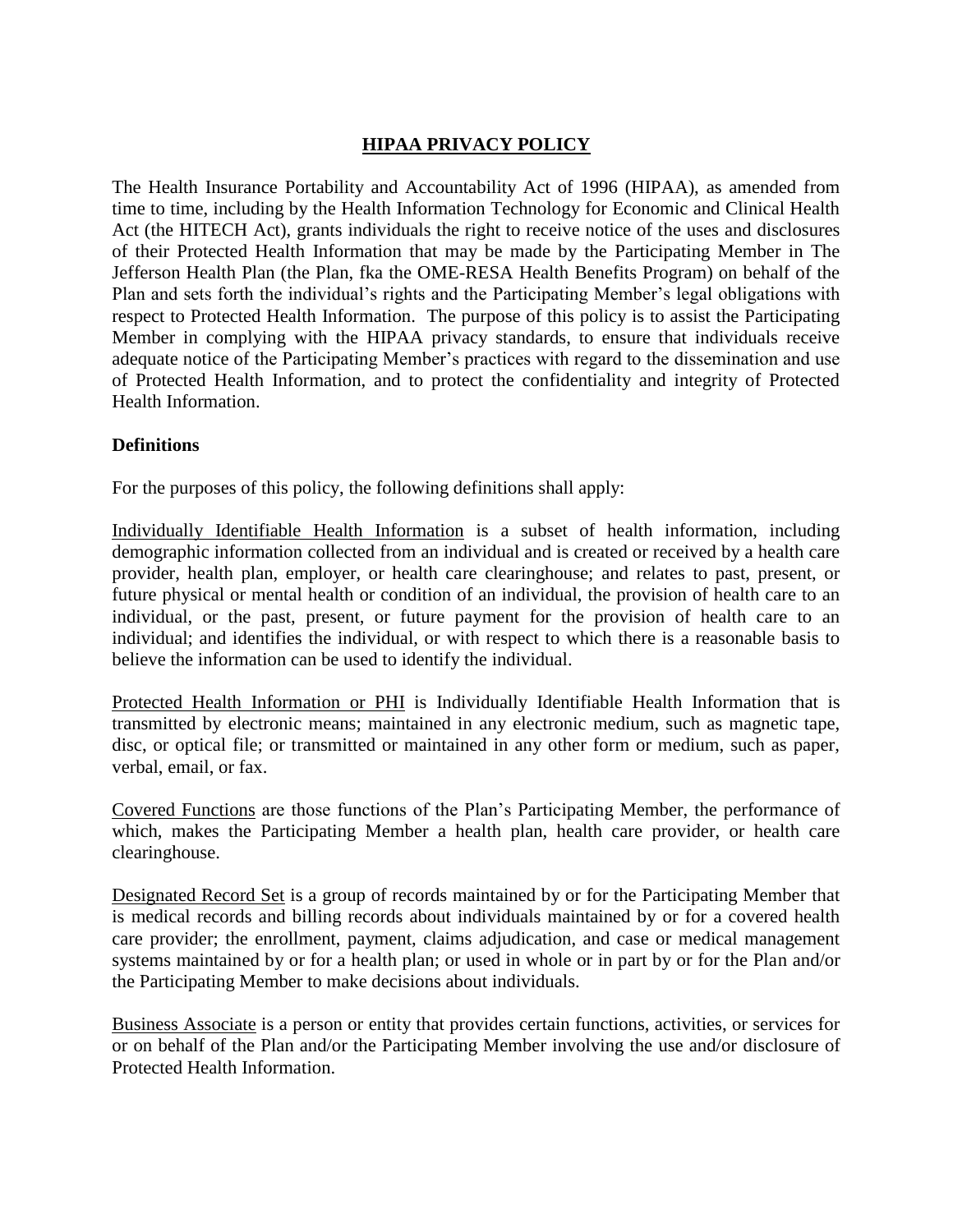Participating Member is a political subdivision of the State of Ohio that participates in the Plan.

Plan is a regional council of governments formed pursuant to Ohio Revised Code Chapter 167 to provide a partially self-funded benefit program for any political subdivision wishing to provide health care and related benefits to employees and dependents covered under the Member's benefit plans and whose governing body has authorized participation in the Plan.

## **Confidentiality of Individually Identifiable Health Information**

All officers, employees, and agents of the Participating Member shall preserve the confidentiality and integrity of Individually Identifiable Health Information pertaining to any individual. Individually Identifiable Health Information is Protected Health Information and shall be safeguarded to the extent possible in compliance with the requirements of the security and privacy rules and standards established by HIPAA.

The Participating Member and its officers, employees, and agents will not use or disclose an individual's PHI for any purpose without the properly documented consent or authorization of the individual or his/her authorized representative unless required or authorized to do so under state or federal law or this policy, unless an emergency exists, or unless the information has been sufficiently de-identified that the recipient of the information would be unable to link the information to a specific individual. All uses or disclosures of PHI will be limited to the minimum amount necessary to accomplish the stated purpose or will be in conformity with such other restrictions as the Participating Member may have agreed to.

All officers, employees, and agents of the Participating Member are expected to comply with and cooperate fully with the administration of this policy. The Participating Member will not tolerate any violation of the HIPAA privacy or security standards or this policy. Any such violation shall constitute grounds for disciplinary action up to and including termination of employment.

Any officer, employee, or agent of any Participating Member who believes that there has been a breach of these privacy and security policies and procedures or a breach of the integrity or confidentiality of any person's PHI shall immediately report such breach to his or her immediate supervisor or the formally appointed Privacy Officer. The Privacy Officer shall conduct a thorough and confidential investigation of any reported breach and notify the complainant of the results of the investigation and any corrective action taken.

The Participating Member will not retaliate or permit reprisals against any employee who reports a breach to the integrity or confidentiality of PHI. Any employee involved in retaliatory behavior or reprisals against another individual for reporting an infraction of this policy shall be subject to disciplinary action up to and including termination of employment.

### **Security Provisions**

The Participating Member shall take reasonable steps to limit the use and/or disclosure of and requests for PHI to the minimum necessary to accomplish the intended purpose of the use, disclosure or request and to determine the extent to which various classifications of employees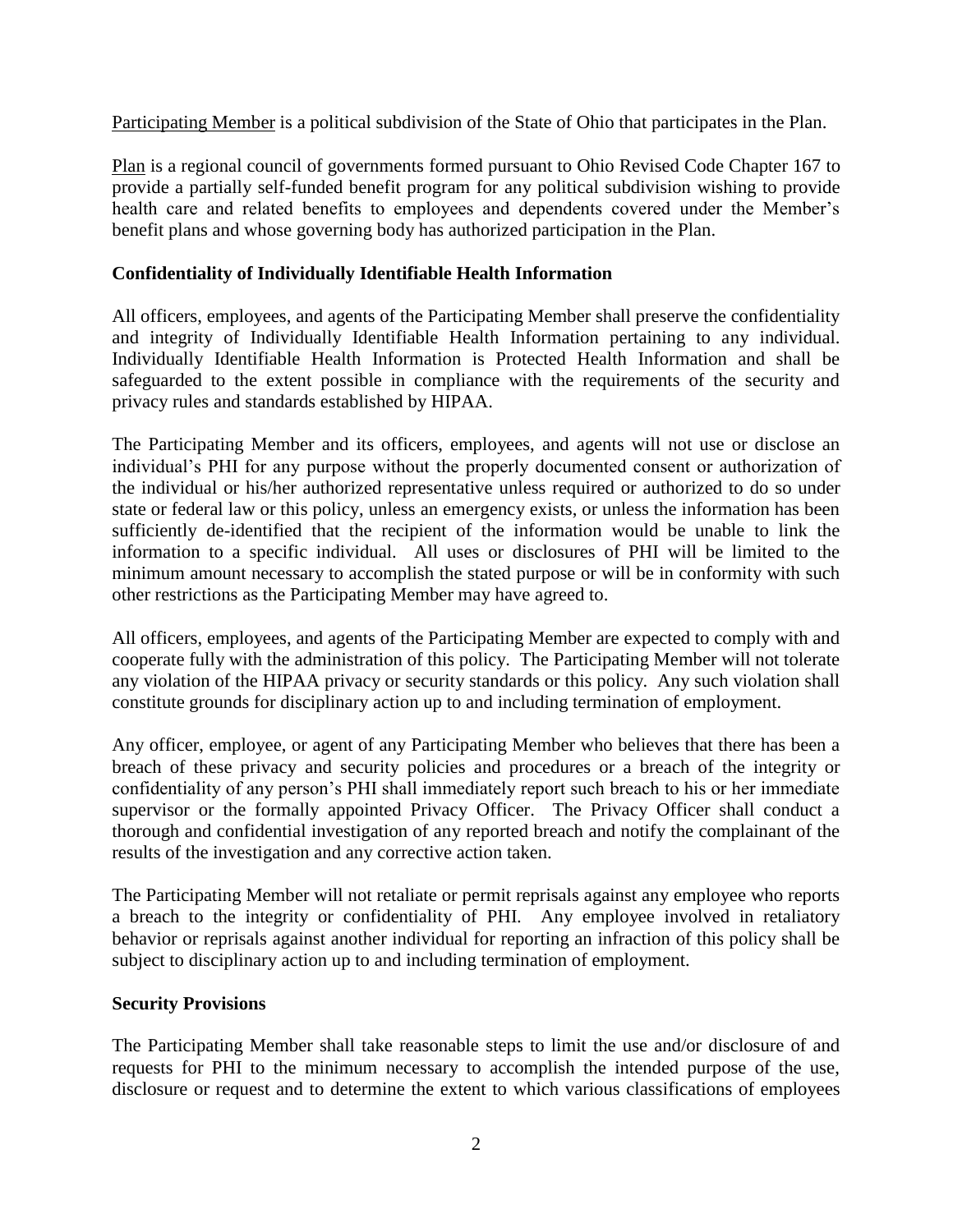need access to such information. The Participating Member shall also implement reasonable administrative, technical, and physical safeguards to protect Individually Identifiable Health Information from any intentional or unintentional use or disclosure and that mitigate, to the extent practicable, any harmful effect that is known to the Participating Member as a result of a use or disclosure of PHI in violation of this policy or the HIPAA privacy and security standards. The Participating Member's security measures shall include the following:

- A. Administrative procedures to guard data integrity, confidentiality, and availability, including documented, formal practices to manage the selection and execution of security measures to protect data and to manage the conduct of personnel in relation to the protection of data;
- B. Physical safeguards to protect data integrity, confidentiality, and availability including the protection of physical computer systems and related buildings and equipment from fire and other natural and environmental hazards and from intrusion and the use of locks, keys, and other administrative measures to control access to computer systems and facilities;
- C. Technical security services to protect data integrity, confidentiality, and availability including processes put in place to protect information and to control individual access to information;
- D. Technical security mechanisms including processes put in place to protect against unauthorized access to data that is transmitted over a communications network; and
- E. The optional use of an electronic digital signature.

# **Mitigating the Effects of Unauthorized Use or Disclosure**

If the Privacy Officer determines that there has been a breach of this privacy policy or the procedures of the Participating Member, he/she shall make a determination of the potential harmful effects of the unauthorized use or disclosure and decide upon a course of action to minimize the harm. Any individual responsible for the unauthorized use or disclosure shall be referred to the Participating Member's designee for appropriate disciplinary action and additional training, if applicable.

If the Privacy Officer or a Business Associate determines that there has been a breach of unsecured PHI, as defined in the HITECH Act, the Participating Member and/or the Business Associate shall provide the required breach notifications to impacted individuals, the media and the Secretary of Health and Human Services, as necessary and required.

# **Use or Disclosure of Protected Health Information**

The Participating Member may use and disclose PHI, without the written consent of the individual or his/her authorized representative, both within and outside of the Participating Member's jurisdiction, for the following purposes: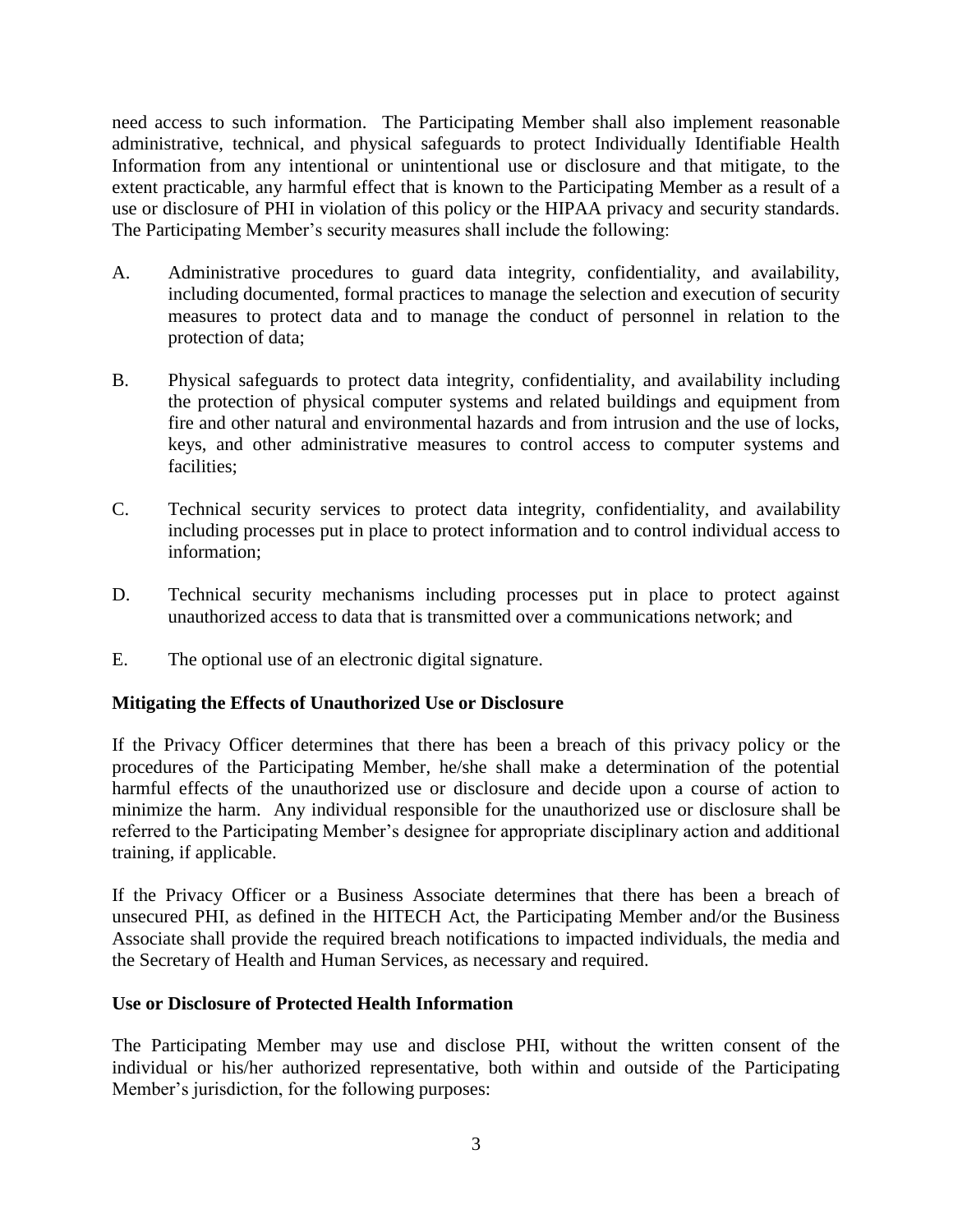- A. Treatment: The provision, coordination, or management of health care, health care services or supplies related to an individual and related services by or among providers, providers and third parties, and referrals from one provider to another.
- B. Payment: Activities undertaken by a health plan to obtain premiums or determine responsibility for coverage, or activities of a health care provider or health plan to obtain reimbursement for the provision of health care. Payment activities include, but are not limited to, billing, claims management, collection activities, eligibility determination, and utilization review.
- C. Health Care Operations: Activities of the Plan and/or the Participating Member to the extent such activities are related to Covered Functions including quality assessment and improvement activities; credentialing health care professionals; insurance rating and other insurance activities related to the creation or renewal of a contract for insurance (provided, however, that if PHI is disclosed for underwriting purposes, no genetic information will be used or disclosed for this purpose); conducting or arranging for medical review, legal services and auditing functions, including compliance programs; business planning such as conducting cost-management and planning analyses to managing and operating the Participating Member including formulary development and administration, development, improvements for methods of payment or coverage policies; business management and general administration activities; due diligence in connection with the sale or transfer of assets to a potential successor in interest if the potential successor is a covered entity or will become a covered entity; consistent with privacy requirements, creating de-identified health information, fundraising for the benefit of the covered entity and marketing for which an individual authorization is not required.
- D. As required by, or to comply with, law.
- E. For public health and safety activities.
- F. About victims of abuse, neglect, or domestic violence.
- G. To health oversight agencies in connection with health oversight activities.
- H. For judicial and administrative proceedings, or to comply with a lawfully issued subpoena.
- I. For law enforcement purposes.
- J. Regarding decedents to coroners, medical examiners, and funeral directors.
- K. For research if a waiver of authorization has been obtained.
- L. To prevent serious and imminent harm to the health or safety of a person or the public.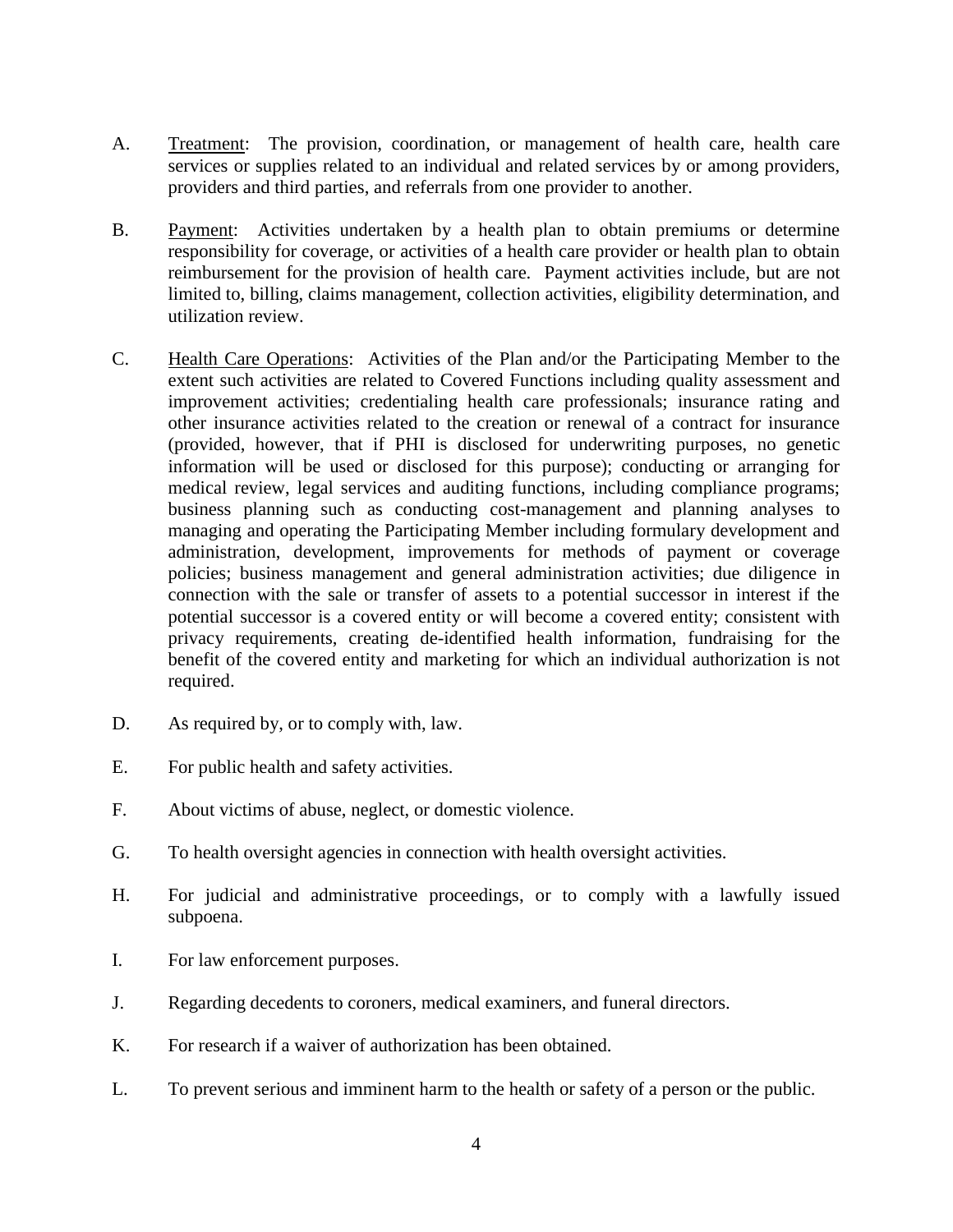- M. For specialized governmental functions.
- N. Military and veterans' activities.
- O. National security and intelligence.
- P. Protective services for the President and others.
- Q. To the Department of the State to make medical suitability determinations.
- R. To correctional institutions and law enforcement officials regarding an inmate.
- S. Workers' compensation if necessary to comply with the laws relating to workers' compensation and other similar programs.
- T. To Business Associates for the purpose of assisting the Participating Member in completing healthcare functions.

Prior to releasing any PHI for the purposes set forth above, the Participating Member's representative disclosing the information shall verify the identity and authority of the individual to whom disclosure is made. This verification may include the examination of official documents, badges, driver's licenses, workplace identity cards, credentials, or other relevant forms of identification or verification.

### **Authorization**

The Participating Member shall not disclose PHI for purposes other than those set forth above without a valid authorization. A valid authorization is a document signed by the individual that gives the Plan and/or Participating Member permission to use specified health information for a specified purpose and time frame. The Participating Member shall not condition the provision of treatment, payment, enrollment in the Plan, or eligibility for benefits on an individual's provision of authorization except:

- A. The Participating Member may condition the provision of research-related treatment on the provision of an authorization.
- B. The Plan may condition enrollment or eligibility for benefits on the provision of an authorization requested by the Plan prior to enrollment.
- C. The authorization is sought for the Plan's eligibility or enrollment determinations relating to the individual or for its underwriting or risk rating determinations.
- D. The Participating Member may condition the provision of health care that is solely for the purpose of creating PHI for disclosure to a third party on the provision of an authorization for the disclosure of the PHI to the third party.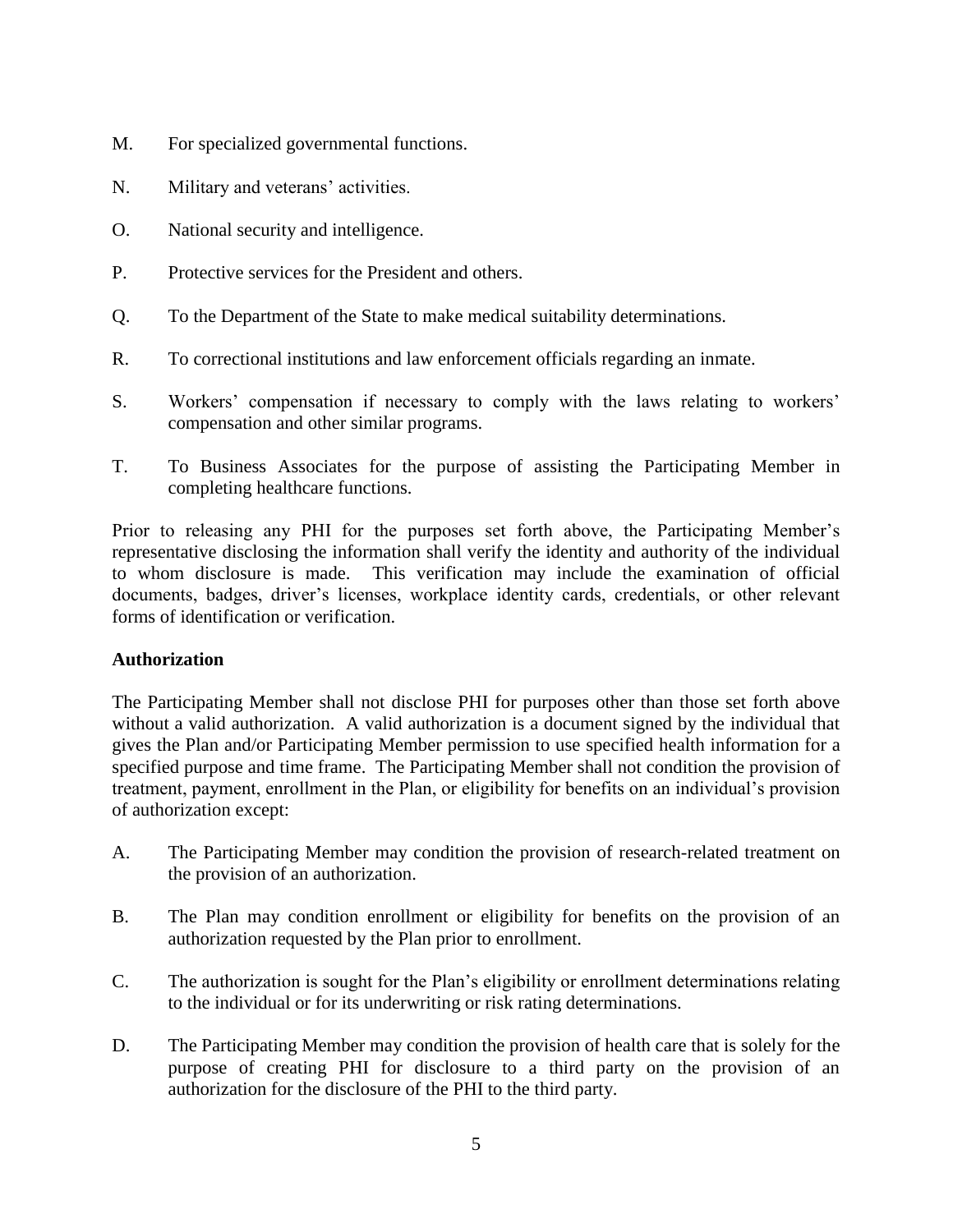To be valid, an authorization shall contain at least the following elements:

- A. A description of the information to be used or disclosed that identifies the information in a specific and meaningful fashion;
- B. The name or other specific identification of the person(s) or class of person(s) authorized to make the requested use or disclosure;
- C. The name or other specific identification of the person(s) or class of person(s) to whom the Plan and/or the Participating Member may make the requested use or disclosure;
- D. An expiration date or an expiration event that relates to the individual or the purpose of the use or disclosure;
- E. A statement of the individual's right to revoke the authorization in writing and the exceptions to the right to revoke together with a description of how the individual may revoke the authorization;
- F. A statement that information used or disclosed pursuant to the authorization may be subject to redisclosure by the recipient and no longer be protected by this rule; and
- G. Signature of the individual and date and, if the authorization is signed by a personal representative of the individual, a description of such representative's authority to act for the individual.

In addition to the requirements set forth above, an authorization requested by the Plan and/or the Participating Member for its own use of the PHI that it maintains, must comply with the following additional requirements:

- A. A statement that the Plan and/ or the Participating Member will not condition treatment, payment, enrollment in the Plan, or eligibility for benefits upon the individual's provision of authorization for the requested use;
- B. A description of each purpose of the requested use or disclosure;
- C. A statement that the individual may inspect or copy the PHI to be used or disclosed and refuse to sign the authorization; and
- D. If the disclosure of the requested information will result in direct or indirect remuneration to the Plan and/or the Participating Member from a third party, a statement that remuneration will result.

The Plan and/or the Participating Member shall provide the individual with a copy of the signed authorization.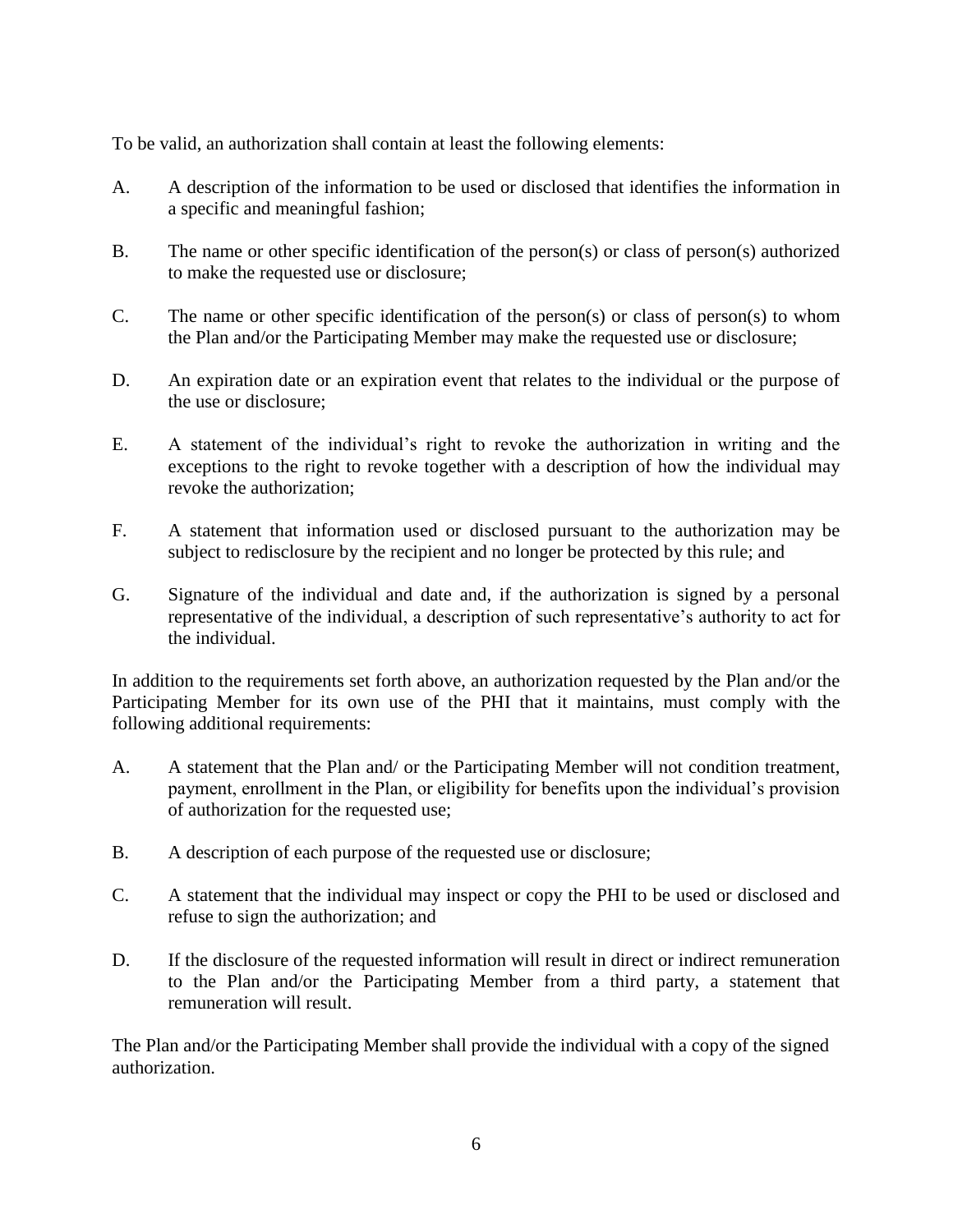An authorization for the use or disclosure of PHI may not be combined with any other document to create a compound authorization.

An authorization is not valid if the document submitted has any of the following defects:

- A. The expiration date has passed or the expiration event is known to have occurred;
- B. Any required element is missing or has not been filled out;
- C. The authorization is known to have been revoked;
- D. The authorization has been improperly combined with another document;
- E. The Plan and/or the Participating Member has violated the rules on making the authorization a condition; or
- F. Any material information in the authorization is known to be false.

An individual may revoke an authorization at any time, provided the revocation is in writing.

# **Rights Related to Protected Health Information**

Individuals shall have the following rights with regard to their PHI:

- A. Access. Individuals shall have the right to access their own PHI that is maintained in a Designated Record Set of the Plan, the Participating Member and its Business Associates.
- B. Restrictions. Individuals shall have the right to request restrictions on how the Participating Member will use or disclose the individual's own PHI for treatment, payment or health care operations and how the individual's information will be disclosed or not disclosed to family members or others involved in the individual's care. The Participating Member shall comply with the individual's reasonable request to receive communications of PHI by alternative means or at alternative locations.
- C. Amendment. Individuals shall have the right to amend erroneous or incomplete PHI unless the information:
	- 1. Was not created by the Participating Member;
	- 2. Is not in a Designated Record Set or is not otherwise available for inspection;
	- 3. Is accurate and complete; or
	- 4. Is not subject to the right of access.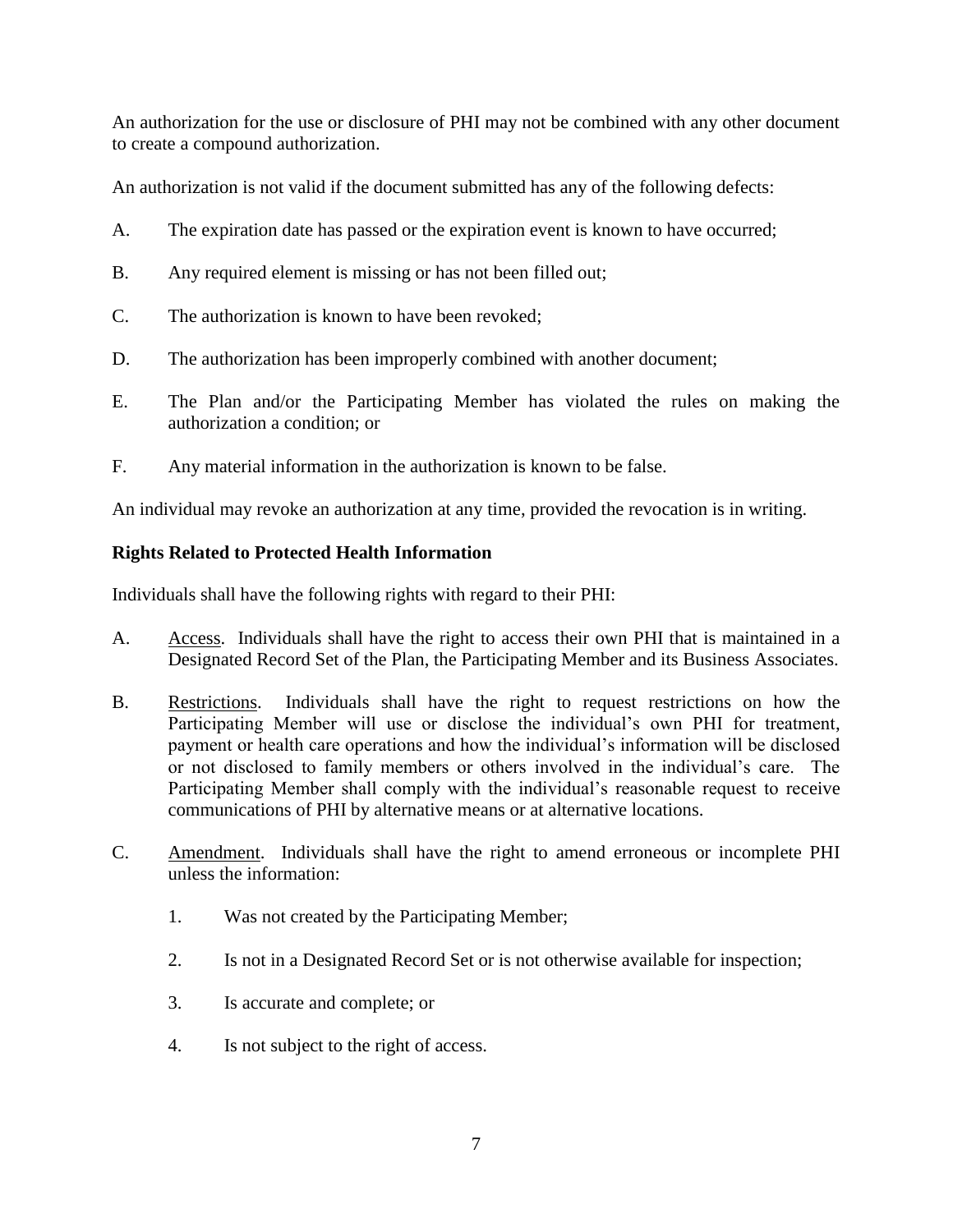A request to amend PHI must be submitted to the Privacy Officer in writing. The Privacy Officer shall review the request and respond in writing within thirty calendar days. If a request to amend is denied, the individual may appeal the denial using the complaint procedure set forth in this policy. The denial must be written in plain language and contain:

- The basis for the denial;
- A statement of the individual's right to submit a written statement disagreeing with the denial and how it may be filed;
- A statement that if the individual does not submit a statement of disagreement, his/her right to request that the request for amendment and its denial be provided with any future disclosure of the PHI that is the subject of the request for amendment;
- A description of how the individual may appeal the denial; and
- The right of the Participating Member to reasonably limit the length of the statement of disagreement.

The Participating Member may also choose to prepare a written rebuttal to the statement of disagreement and provide a copy to the individual. All of the statements related to the amendment denial shall become part of the individual's Designated Record Set and shall be linked to the individual's PHI.

D. Accounting. Individuals shall have the right to an accounting of disclosures of their own PHI that is maintained in a Designated Record Set of the Participating Member and its Business Associates. Such accounting can include a period of six years prior to the request.

The Plan and/or the Participating Member may adopt corresponding policies and procedures, including necessary forms, to implement and administer these participant rights.

### **Business Associates**

The Participating Member, its officers, employees, and agents shall not disclose PHI to any Business Associate in the absence of a written contract with the Business Associate that assures that the Business Associate will use the information only for the purposes for which it was engaged by the Participating Member; will safeguard the information from misuse; and will assist the Participating Member in complying with its duties to provide individuals with access to health information about them and a history of certain disclosures. The Participating Member shall disclose PHI to a Business Associate for the sole purpose of assisting the Participating Member in completing healthcare functions, not for the independent use by the Business Associate.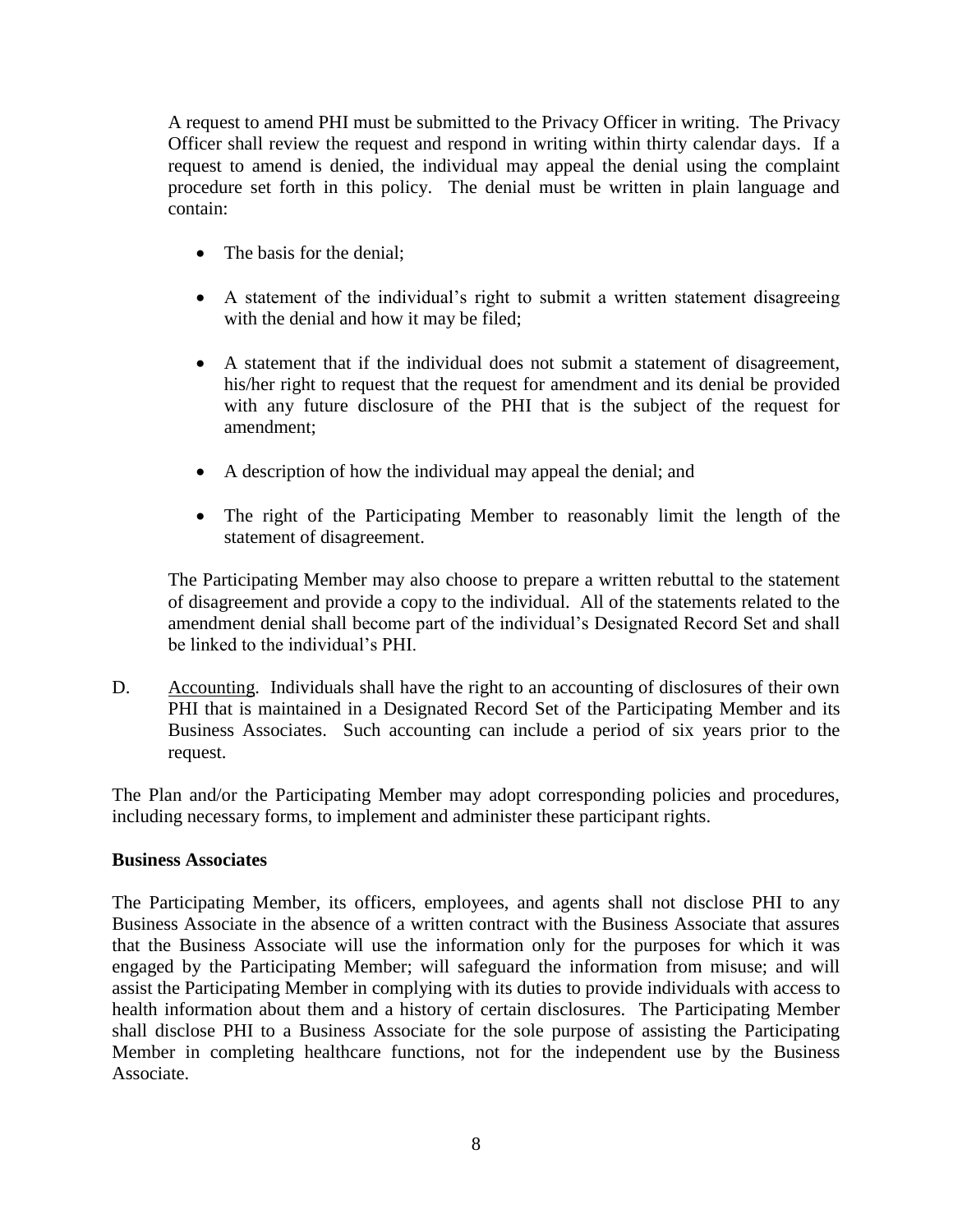The Participating Member shall enter into a contract with each Business Associate, which shall be a document separate from the service agreement, if any. The Privacy Officer shall be responsible for managing all Business Associate contracts and ensuring that they are current and in compliance with the requirements of this policy and HIPAA. Under the contract, the Business Associate shall be obligated to notify the Privacy Officer when unauthorized uses and/or disclosures of PHI have occurred in the Business Associate's organization or by a subcontractor of the Business Associate. The Privacy Officer will take appropriate steps to address the violation up to and including termination of the business associate contract.

However, the Participating Member shall not be liable for privacy violations of a Business Associate or its subcontractors, if any, and the Participating Member is not required to actively monitor or oversee the means by which a Business Associate carries out safeguards or the extent to which a Business Associate abides by the requirements of the contract.

The contract between the Participating Member and the Business Associate shall further obligate the Business Associate to enter into a written agreement with any subcontractor. Such agreement shall require the subcontractor to comply with the same restrictions and conditions that apply to the Business Associate with respect to protected health information and require the Business Associate to take appropriate steps to address any unauthorized uses and/or disclosures of PHI by the subcontractor up to and including termination of the agreement with the subcontractor.

# **Privacy Officer**

Unless otherwise appointed in writing, the Treasurer, Fiscal Agent or Human Resources Designee shall be the Privacy Officer for the Participating Member. The Privacy Officer will be responsible for overseeing all ongoing activities related to the development, implementation, maintenance, and adherence to the Participating Member's policies and procedures concerning the security and privacy of PHI.

### **Complaint Procedure**

The following procedure shall be used for the processing of complaints regarding the collection, use, management, disclosure, or amendment of PHI:

Step  $1 - A$  written complaint must be submitted to the Privacy Officer. A complaint can also be made directly to the Secretary of Health and Human Services. Upon receipt of a complaint, the Privacy Officer will review the complaint, conduct any necessary investigation, and provide the complainant with a written disposition within ten working days.

Step 2 – The disposition of the Privacy Officer may be appealed by the complainant to the Participating Member's designee within ten working days of receipt of the disposition of the Privacy Officer. The Participating Member's designee shall meet within ten working days with the complainant, the Privacy Officer, and any other necessary individuals. The Participating Member's designee will respond in writing to the complainant within ten working days following the meeting.